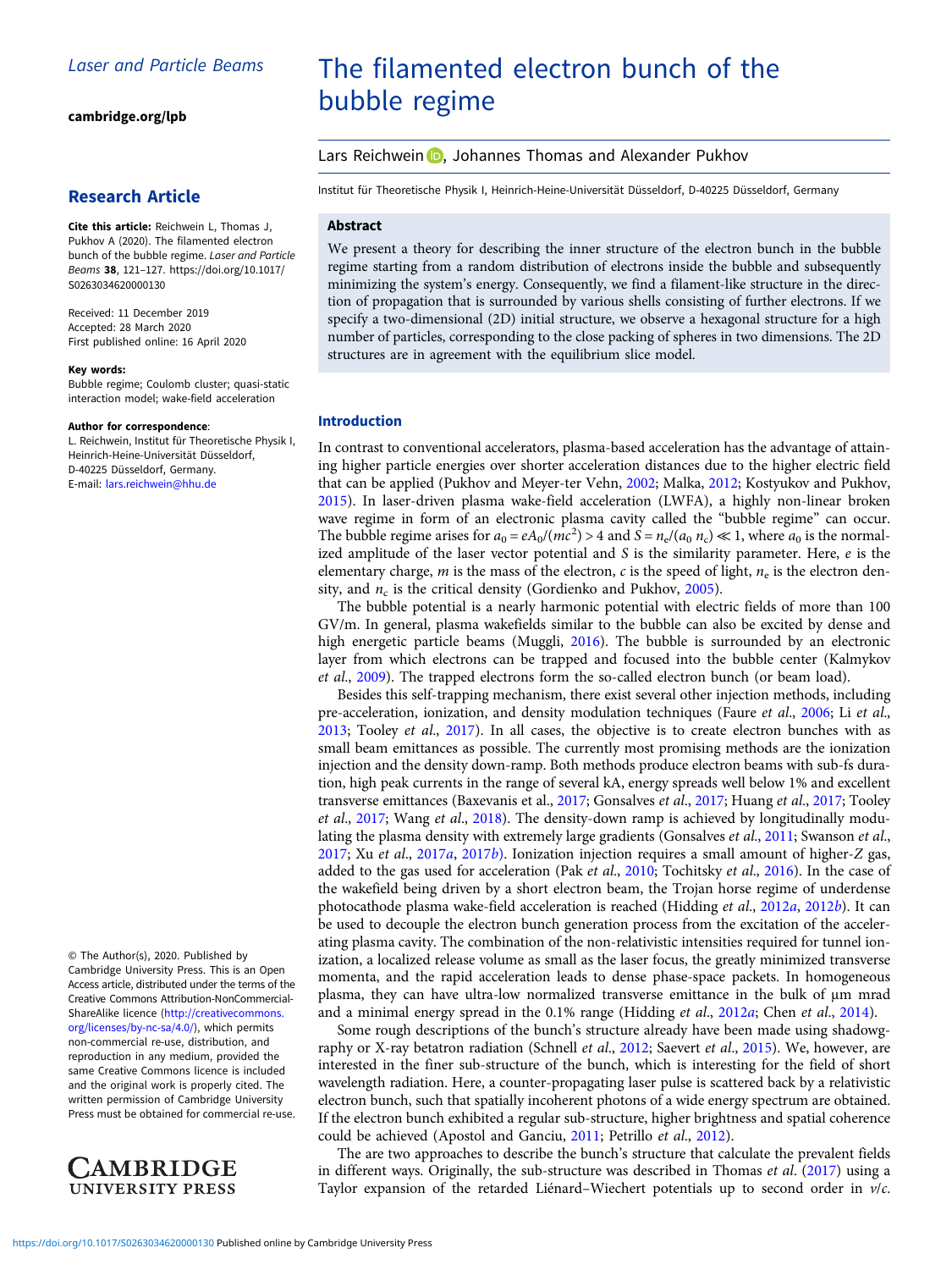<span id="page-1-0"></span>There, electronic filaments along the propagation direction of the bubble and hexagonal lattices in the transversal were observed. These regular electron structures are similar to Wigner crystals, known from other areas of plasma physics than wake-field acceleration (Wigner, [1934;](#page-6-0) Crandall and Williams, [1971;](#page-5-0) Meissner et al., [1976](#page-6-0); Dubin and O'Neil, [1999;](#page-5-0) Morfill and Ivlev, [2009;](#page-6-0) Radzvilavičius and Anisimovas, [2011](#page-6-0)). The advantage of using a Taylor expansion is that the calculation of the implicitly given retarded time

$$
t_{\rm ret} = t - \frac{1}{c} |r_i - r_j(t_{\rm ret})| \tag{1}
$$

can be circumvented. Here, index j indicates the radiation of a signal at time  $t_{\text{ret}}$  from position  $r_i$ , while index *i* denotes an observer at time  $t$  and position  $r_i$  receiving the signal. This approach yields incorrect inter-particle distances, as radiative terms are neglected. In the frame of this theory, a phase transition was observed: For emittances below a certain critical value depending on the system parameters, the crystalline structure persists in dynamical simulations. If the threshold is exceeded, the structure becomes a degenerate electron fluid. In the second ansatz, the equilibrium slice model (ESM) uses the full Liénard–Wiechert potentials but only examines two-dimensional (2D) slices transverse to the direction of propagation (Reichwein et al., [2018\)](#page-6-0). This approach leads to hexagonal lattices as well, however with different inter-particle distances since the full Liénard–Wiechert potentials are taken into account. The scaling of these distances regarding particle momentum and plasma wavelength were explained analytically by a heuristic two-particle model. Contrary to the approach via the Taylor expansion, the ESM is restrained to only two-spatial dimensions and a static description of the bunch as calculating the dynamics would require to save the particles' history making it computationally expensive.

In the present paper, we derive a new model for the threedimensional (3D) structure of the bunch in the static case using a Lorentz transformation of the electromagnetic fields under the assumption that the velocity of the particles is constant. This allows us to avoid the calculation of the retarded times while still describing the structure of the bunch with more precision than in Thomas et al. [\(2017](#page-6-0)). In the following section of our paper, we will cover the Lorentz transformed fields which use the approach of Jackson et al. [\(2013\)](#page-6-0). Using the terms for the focusing force of the bubble potential and the ones for the repulsive Coulomb interaction between the electrons, we can formulate an equilibrium state. This state will represent the structure the system will want to attain. In Section "The 3D equilibrium state", we will cover the numerical algorithm for minimizing the total force of the system and the choice of the step size. Further, we will discuss the dependencies of the mean inter-particle distance since the propagation direction will show different scaling than the transverse direction due to the different strength of the electromagnetic fields in different directions. Finally, we will present the results of our simulations and particularly discuss the scaling regarding the total number of electrons.

#### Mathematical model and scaling laws

In the following, we derive the 3D inter-particle force in a system of interacting alongside propagating relativistic electrons in an external bubble potential in a moving coordinate system. For the potential, we choose the strongly simplified quasi-static 3D bubble model for electron acceleration in homogeneous plasma from Kostyukov et al. [\(2004\)](#page-6-0). Here, relativistic electrons are accelerated by the normalized force  $F_z = -(1 + V_0)\xi/4$ , where  $\xi = z V_0t$  is the longitudinal position inside of the moving bubble with the velocity  $V_0$ . The focusing to the ξ-axis is provided by the force  $F_r = -(p_z + \gamma)\sqrt{x^2 + y^2}/(4\gamma)$ . Due to the cylinder<br>symmetric form of the bubble potential, the electrons are also symmetric form of the bubble potential, the electrons are also focused in the ξ-direction, namely to the bubble center, where they have maximum energy. Since

$$
\frac{dv}{dt} \approx \frac{F}{2m\gamma^3} \tag{2}
$$

for relativistic particles, we have  $|\dot{v}| \approx 0$  and  $\dot{\gamma} \approx 0$  in a sufficiently small domain around the bubble origin.

From the previous work in Thomas et al. ([2017\)](#page-6-0), we can expect that the equilibrium configuration will be located in or at least near the bubble center. If we want to circumvent computing a Taylor series of the retarded electromagnetic potentials, we have to find a different way evaluating retarded times. In principle, this is impossible for accelerated particles. Thus, we use the sensible approximation  $|\dot{v}_i| = 0$  and  $v_i = v$  for all particles *i*, allowing for a Lorentz transformation of the electromagnetic fields from the rest frame to the laboratory frame. In this case, the Coulomb interaction between all electrons is determined by the electric field

$$
E = \frac{qr}{r^2 \gamma (1 - \beta^2 \sin{(\psi)})^{3/2}}
$$
 (3)

and the magnetic field

$$
B = \beta \times E,\tag{4}
$$

where  $\beta = |\beta|$  is the velocity *v* normalized with the speed of light *c* and n is the unit vector pointing from the charge moving, respec-tively, to the resting observer (Jackson et al., [2013](#page-6-0)). Further, we have  $\psi = \arccos (\mathbf{n} \cdot \hat{v})$  with  $\hat{v} = v/|v|$  [\(Fig. 1](#page-2-0)). For all cases but  $β = 0$ , we see that the electric field is anisotropic. For angles  $ψ =$ 0, π, we see a weaker field by a factor of  $\gamma^{-2}$  since the sine term vanishes, whereas for  $ψ = ±π/2$ , the field is stronger by a factor of γ.

Having calculated the electromagnetic fields, we can calculate the forces affecting a given particle. The total force onto the ith electron is

$$
F_i = F_{\text{ext},i} + F_{\text{C},i},\tag{5}
$$

where  $F_{ext,i}$  is the force exerted by the bubble potential and  $F_{C,i}$  is the sum over all Coulomb forces between electrons  $i$  and  $j$ , such that

$$
F_{C,i} = \sum_{i=1}^{N} F_{C,ij}.
$$
 (6)

The forces can be calculated by using the electromagnetic fields and the equation for the Lorentz force

$$
F_{\rm L} = q(E + \beta \times B). \tag{7}
$$

Minimizing the total forces  $F_i$  for all particles *i* in the system, we find its energetic minimum and thereby the corresponding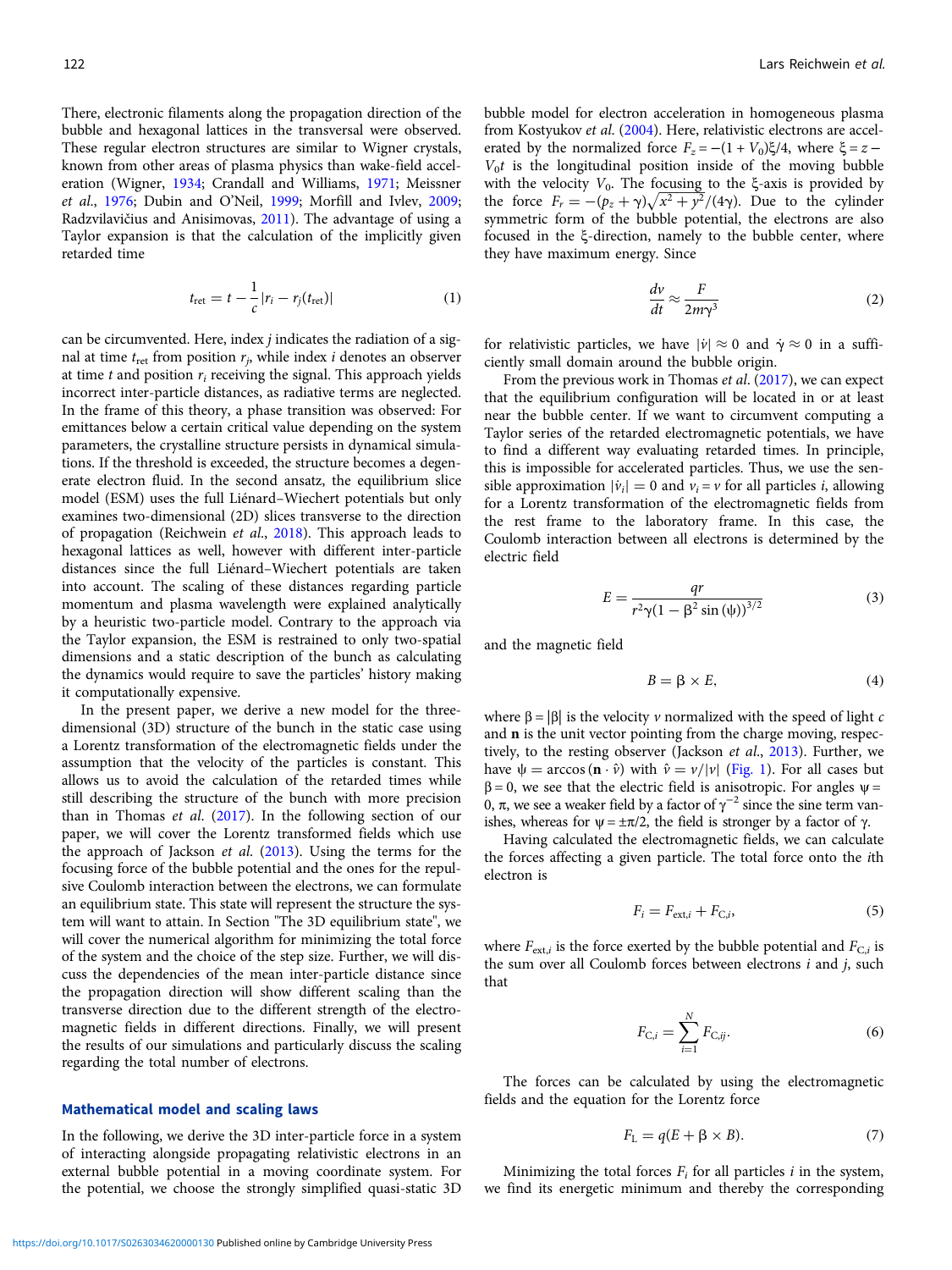<span id="page-2-0"></span>

Fig. 1. Depiction of the setting for the Lorentz transformation: the charged particle moves along the  $x'_1$  axis and is seen by an observer at position P (Jackson et al., [2013](#page-6-0)).

structure. The equivalence of a Hamiltonian approach as in Thomas *et al.* ([2017](#page-6-0)) and Reichwein *et al.* [\(2018](#page-6-0)) to our force balance here can be seen by writing the forces as the gradient of the Lagrangian L from the references above such that

$$
\frac{d}{dt}p_i = \frac{d}{dt}\nabla_{v_i}L = \nabla_{r_i}L.
$$
\n(8)

If we split up the momentum and the Lagrangian into external and Coulombic parts in a similar fashion to the forces, we have

$$
\frac{d}{dt} p_{\text{ext},i} = \nabla_{r_i} L_{\text{ext},i} + \nabla_{r_i} L_{\text{C},i} - \frac{d}{dt} p_{\text{C},i},
$$
\n(9)

$$
\frac{d}{dt} p_{C,i} = \nabla_{v_i} L_{ext}.
$$
\n(10)

Therefore, we can rewrite the total force as follows:

$$
F_i = \frac{d}{dt} p_{\text{ext},i} - \frac{q_i}{c} \frac{d}{dt} A_{r_i} + \left(\nabla_{r_i} - \frac{d}{dt} \nabla_{v_i}\right) L_C, \quad (11)
$$

finally leading to our equation for the force [\(5\)](#page-1-0), showing that the force balance is an equivalent way of describing the energy minimization.

Before conducting the simulations, we already can estimate the scaling of the mean inter-particle distance regarding the parameters momentum p and plasma wavelength  $\lambda_{\text{pe}}$ . For this, we are able to use the heuristic approach of Reichwein et al. [\(2018](#page-6-0)) for the transverse direction, giving us

$$
\Delta r = \sqrt[3]{3} \frac{r_e}{2\pi^3} \left(\frac{\lambda_{\rm pe}}{\sqrt{\gamma}}\right)^{2/3} \propto p^{-1/3} \lambda_{\rm pe}^{2/3}
$$
 (12)

for the distance between two nearest neighbors in the 2D lattice. Due to the structure of the fields, the particles sense a  $1/\gamma$  times weaker interaction force in the propagation direction, such that for a balance of the bubble force with the interaction term, we have

$$
\frac{\Delta \xi}{4} = \frac{r_e}{\lambda_{\text{pe}}} \frac{1}{\gamma^2} \frac{1}{(\Delta \xi)^2}
$$
(13)

with the normalization of Reichwein et al. [\(2018\)](#page-6-0). Here, the variable  $r_e = 2\pi e^2/(mc)^2$  represents the classical electron radius.

Therefore, the scaling of the inter-particle distance in the propagation direction is

$$
\Delta \xi \propto p^{-2/3} \lambda_{\rm pe}^{2/3}.
$$
 (14)

The heuristic analytical model cannot explain the scaling regarding the total number of particles  $N$  at the moment. We will, however, look at this dependency numerically and give some ideas to what influences this behavior in the Discussion section.

## The 3D equilibrium state

In order to find the equilibrium structure of the electron bunch, we use the so-called steepest descent method. At a given position  $\mathbf{X}^k = (r_1^k, \ldots, r_N^k)$ , we calculate the gradient  $\nabla f(\mathbf{X}^k)$  of the function  $f(X)$  that is to be minimized (in our case, the magnitude of the total forces  $F_i$ ). The gradient always points in the direction of steepest ascent, so going in the opposite direction brings us closer to the structure with minimal energy where  $(\nabla_{\mathbf{X}} f)[\mathbf{X}_0] = 0$ . Therefore, we can write our iterative algorithm as follows:

$$
\mathbf{X}^{k+1} = \mathbf{X}^k - \alpha_k \nabla_k f(\mathbf{X}^k),\tag{15}
$$

where  $\alpha_k$  is a parameter for the step size at iteration k. The choice of this step size is crucial for our algorithm to converge since large steps lead to jumping over the position of the minimum, while too small step sizes lead to slow convergence. In our case, the choice of

$$
\alpha_k = \frac{\Delta x \cdot \Delta g}{\Delta g \cdot \Delta g} \tag{16}
$$

according to Barzilai and Borwein [\(1988\)](#page-5-0) is sufficient. Here,  $\Delta x$  and Δg are the differences in position and gradient between the iterations  $k$  and  $k − 1$ , respectively. Using the steepest descent method, we find a local minimum. Generally, this does not need to be a global minimum as well. However, using the technique of stochastic tunneling (Hamacher and Wenzel, [1999](#page-5-0); Metropolis et al., [1953\)](#page-6-0), we are able to show that the structures we obtain actually are the global minima of the system. In these methods, a random vector is added onto the position  $X<sup>k</sup>$ , such that valleys in the potential landscape, that normally would have been hidden from the gradient descent method due to surrounding hills, can be reached.

We distribute a fixed number of N particles randomly inside a spherical volume with a given momentum  $p$  and plasma wavelength  $\lambda_{\text{pe}}$ . The main structure we observe is a central filament on the ξ-axis ([Fig. 2](#page-3-0)). For a sufficiently high number of particles surrounding elliptic shells can form [\(Fig. 3b\)](#page-3-0).

In order to generate a strongly simplified 3D depiction of the electron distribution at hand, we need to classify the various shells and filaments. To do so, we look at the transverse cross section in [Figure 3a](#page-3-0) and plot the corresponding radial density profile [\(Fig. 4\)](#page-3-0). Then, after having fitted a multi-Gaussian (red curve) to the distribution, we define: A shell is the set of all electrons inside the  $\sqrt{2}\sigma$  environment of one Gaussian distribution. A<br>final visualization of the structure in Figure 3 is shown in Figure 5. final visualization of the structure in [Figure 3](#page-3-0) is shown in [Figure 5](#page-3-0).

#### Numerical scaling

For our first series of simulations, we vary the momentum between 50 and 500 MeV/c for  $N = 1000$  electrons and a plasma with  $λ_{pe}$  = 100 μm. The resulting structure is a single filament in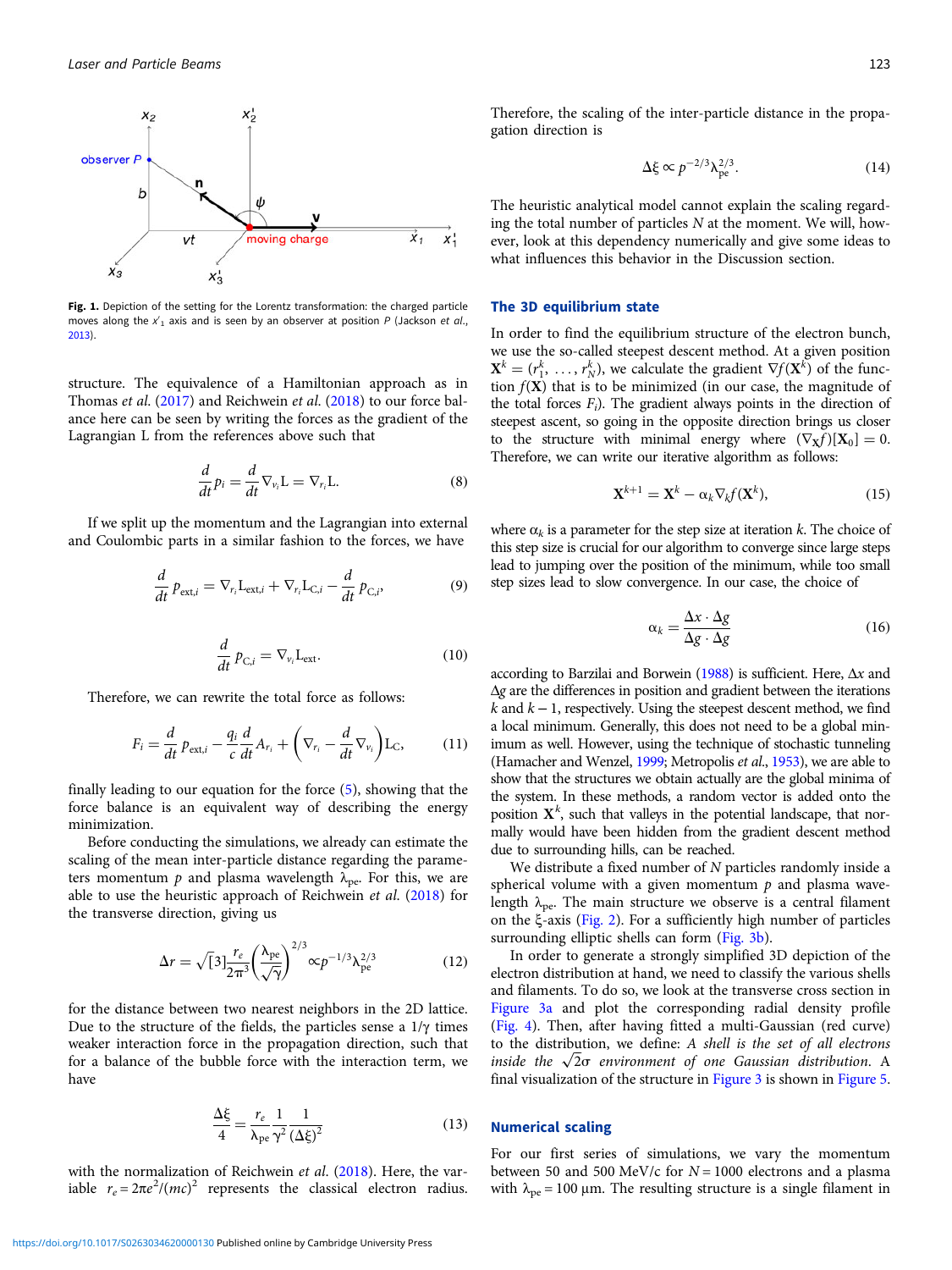<span id="page-3-0"></span>

Fig. 2. Formation of the central filament for increasing gradient descent iterationsit with decreasing error err from left to right. Notice the particles twirling onto the ξ-axis. A similar behavior can be seen for too many particles that are being forced into one filament; they try to escape into the x–y plane.



Fig. 3. Cross section of the 3D equilibrium structure for  $N = 20,000$  electrons. (a) Transverse cross section in the plane where  $\xi = 0$ . (b) Longitudinal cross section for  $x = 0$ .



Fig. 4. Histogram of the number of particles in the final distribution depending on the radius  $R$  of the total distribution. The different peaks represent the occurring shells with a certain thickness that are fitted using a multi-Gaussian.



Fig. 5. Simplified schematic depiction of the resulting structure for  $N = 20,000$  electrons. Notice the central filament surrounded by several ellipsoid shells. Depending on the number of particles, the main filament (here shown as a continuous red line) is broken up into little pieces, and some of its electrons are assigned to the surrounding shells.

the propagation direction (Fig. 2). We obtain a dependence according to our previously calculated scaling laws, that is,

$$
\Delta \xi \propto p^{-2/3}.\tag{17}
$$

The inter-particle distances are in the region of some picometers in the longitudinal direction (see [Fig. 6\)](#page-4-0). These distances are well under the diameter of an atom. Thus, we need to consider if quantum effects could play any role in this regime, even though electrons can be considered as point-like particles. The ratio between inter-particle distance and de Broglie wavelength  $\lambda_{dB}$ gives some indication regarding that. The wavelength is given by  $\lambda_{dB} = 2\pi\hbar/(pc)$ , where  $\hbar$  is the reduced Planck constant and  $p = \gamma mc$  is the relativistic momentum of the electron. For a Lorentz factor  $\gamma = 100$ , we obtain  $\lambda_{dB} \approx 24$  fm, which is orders of magnitude below our simulation results for the inter-particle distance. Therefore, we can neglect quantum effects here.

Scaling regarding  $\lambda_{pe}$  ([Fig. 7](#page-4-0)) is in agreement with our analytic results as well and therefore yields

$$
\Delta \xi \propto \lambda_{\rm pe}^{2/3}.\tag{18}
$$

Lastly, we keep  $p$  and  $\lambda_{pe}$  fixed but vary the number of electrons for each simulation. For a sufficiently high number of particles, we observe additional shells surrounding the main filament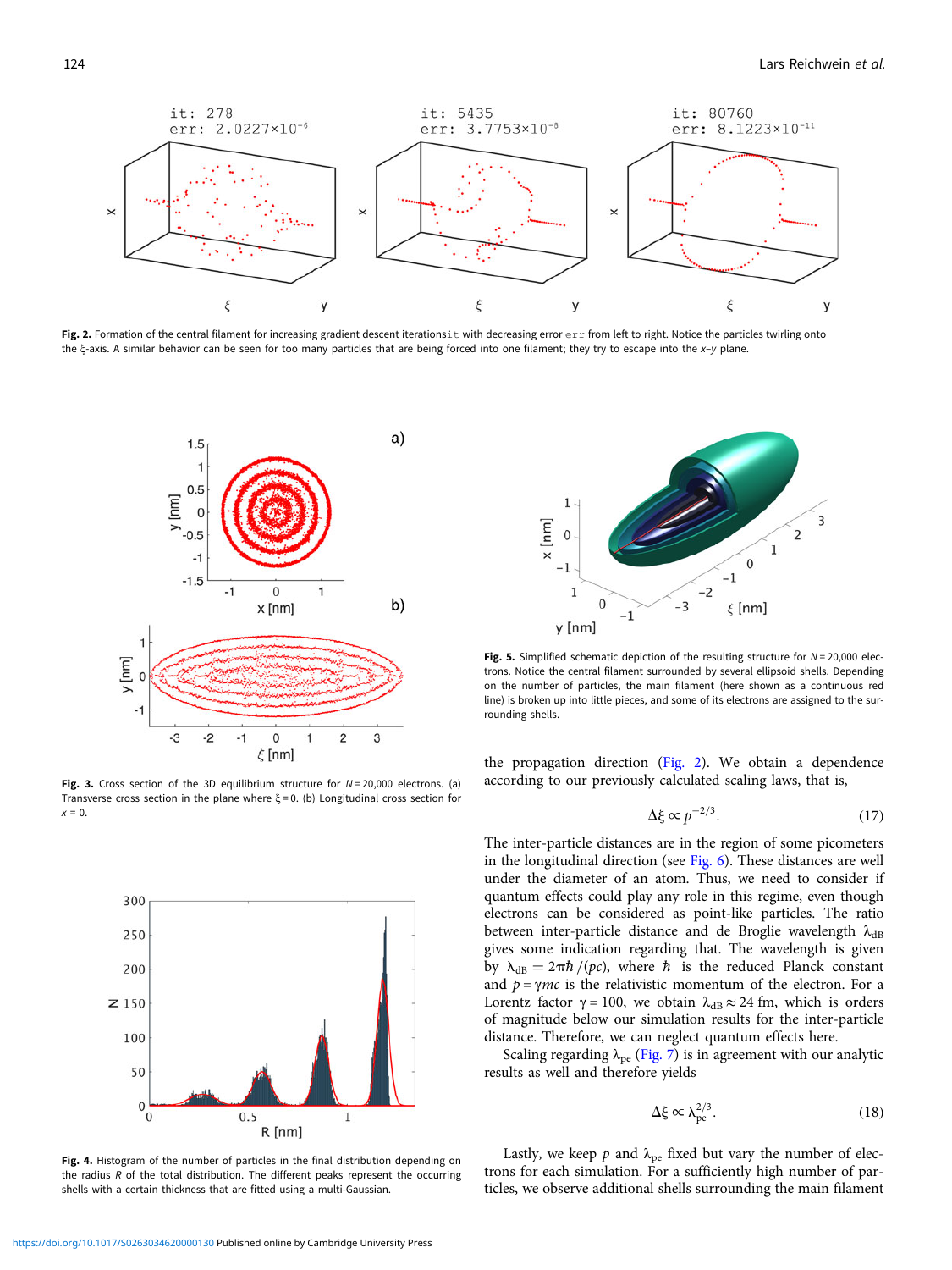<span id="page-4-0"></span>

Fig. 6. Dependence of the mean inter-particle distance for a constant number of  $N =$ 1000 electrons and  $λ_{pe}$  = 10<sup>5</sup> nm in the propagation direction (Δξ) and the transverse direction  $(\Delta r)$ . The circles represent the simulation data, while the lines show the power fit.



Fig. 7. Scaling of the mean inter-particle distance with the plasma wavelength  $\lambda_{pe}$  for  $N = 1000$  electrons and  $p = 100$  MeV/c. The circles represent the simulation data, while the lines show the power fit.

we have seen before [\(Fig. 3](#page-3-0)). The central filament now is discontinuous as some of the electrons go to the various shells. The resulting dependence of the inter-particle distance on N is

$$
\Delta \xi \propto N^{-0.75},\tag{19}
$$

which can be seen in Figure 8. We further specify an initial distribution on a 2D slice (such that  $\xi$  = constant for all electrons) and embedding it in the 3D model. As a result, the 2D structure persists and hexagonal lattices are observed. The scaling of the mean inter-particle distance  $\Delta r$  in the slice regarding the different parameters is given by

$$
\Delta r \propto p^{-1/3} \lambda_{\rm pe}^{2/3} N^{-0.14},\tag{20}
$$

which is in excellent agreement with the ESM.

The exponents for the dependency on  $N$  cannot be explained by our two-particle model, in fact scaling laws regarding the



Fig. 8. Simulation results for  $\lambda_{\text{pe}} = 10^5$  nm and  $p = 100$  MeV/c for a varying number of particles. The circles represent the simulation data, while the lines show the power fit.

number of particles are a problem in further fields of physics (James, [1998](#page-6-0)). We can, however, explain the behavior phenomenologically to some extent.

## **Discussion**

Considering the case of the 2D structure, for  $N=2$  we see a straight line for the equilibrium structure, and for  $N = 3$ , an equilateral triangle since the repelling Coulomb force causes the electrons to be apart as far as possible from each other (see [Fig. 9](#page-5-0)). Opposing to that the parabolic bubble potential confines the electrons and focuses them to its center. The interplay of these to effects leads to the close packing of spheres in two dimensions with an hcp lattice. For  $N = 7$ , we have one particle in the middle surrounded by one full shell of six further electrons. Adding another particle to the densest packing, we break the symmetry, meaning that we now see different distances for the electrons while before, every electron had the same distance to one another. Only if a sufficient amount of further electrons are supplied, we can fill up the next shell, such that the maximum symmetry is restored. For higher shells, a lot more particles are needed than the six that make up the first shell (see the case for  $N = 20$  in [Fig. 9](#page-5-0)).

If we move on to the 3D case, we now have two competing effects. At first, only the central filament is being filled for a low number of electrons due to the different strength of the electric field in the different spatial directions. Increasing the number of particles is accompanied by reducing the inter-particle distance. If this distance cannot be further reduced without sacrificing minimal energy, the filament starts to curl into a helix-like structure (similar to the modus operandi of the algorithm seen in [Fig. 2\)](#page-3-0). This is comparable to the 2D zigzag structure observed in Pyka et al. [\(2013](#page-6-0)). Even higher number of particles break up this structure; the main filament is broken up into various pieces that cannot be clearly assigned to one single shell. This is the transition to additional shells surrounding the one at the center: the structure still does not have enough particles to completely fill those new shells but starts to build up the hcp structure in the transverse direction. These two competing minima, one being the central filament structure, the other being the surrounding shells, leads to the scaling of  $\Delta \xi \propto N^{-0.75}$ . The same structural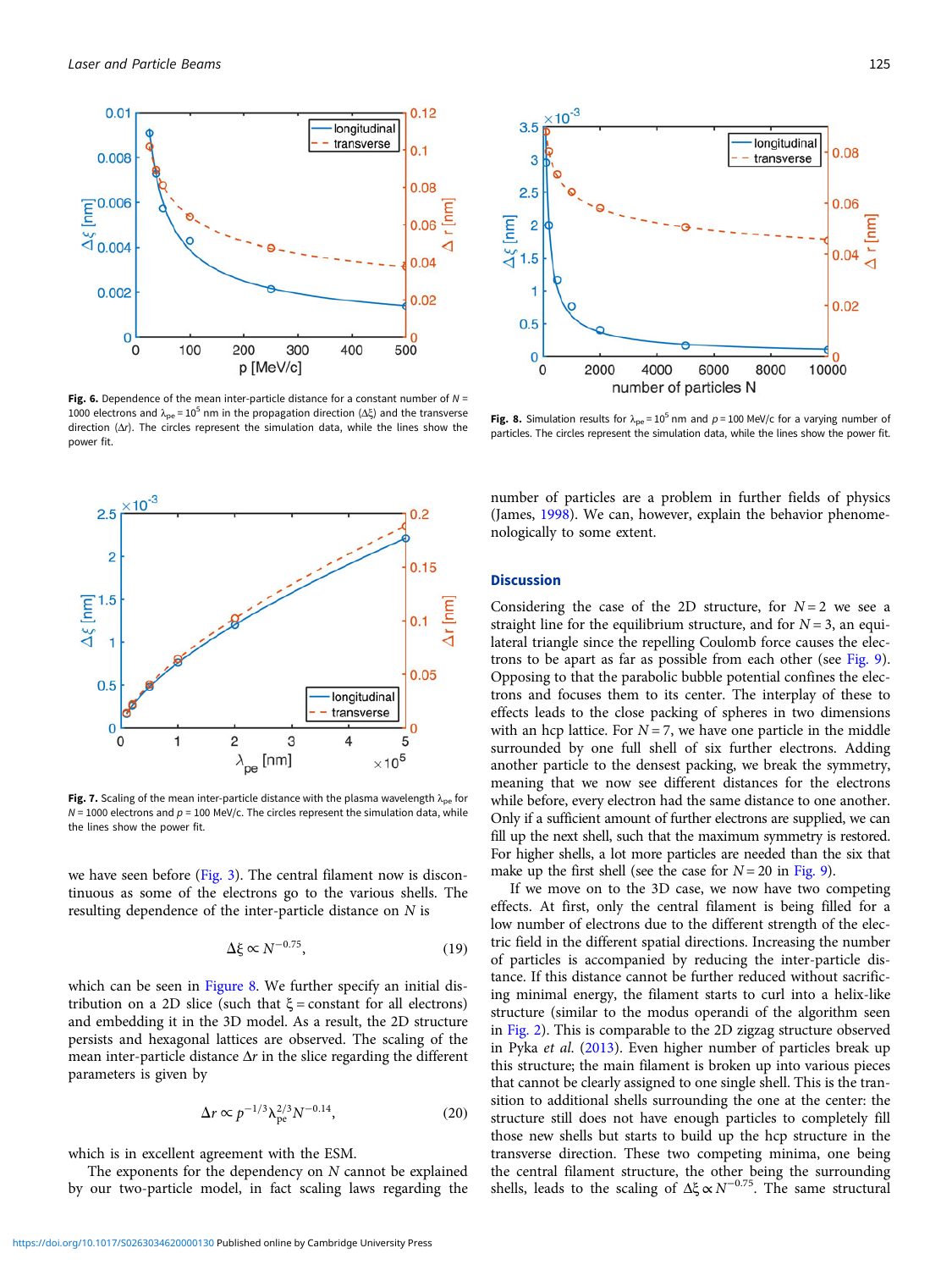<span id="page-5-0"></span>

Fig. 9. Formation of the different shells for higher number of particles N. Notice the symmetry breaking for the transition  $N = 7 \rightarrow N = 8$ .

behavior but at different length scales has also been observed in the field of circular accelerators with storage rings (Schiffer, [1996;](#page-6-0) Ikegami et al., [2006](#page-6-0)). The main differences here are the vastly different length scales of milimeters instead of our findings of some nanometers or even picometers. Furthermore, these two structures occur at different time scales due to their methods of acceleration.

In the considered density regime, we can neglect the effect of resting single ions onto the lattice structure since the ion density scales as

$$
n_{\text{ion}} = \frac{1}{\lambda_p^2} \frac{m}{\pi e^2}.
$$
 (21)

Thus, for a plasma wavelength of  $\lambda_p = 10^5$  nm, we get  $n_{\text{ion}} \approx$  $1.1 \times 10^{23}$  m<sup>-3</sup>. Looking at the volume of the structure for 20,000 electrons in [Figure 5,](#page-3-0) which roughly amounts to  $32 \text{ nm}^3$ , we would expect a total of approximately  $3.52 \times 10^{-3}$  ions to be inside this volume. For larger bunches, the higher number of ions inside the volume would be compensated by an even larger amount of electrons since the density ratio remains constant. Therefore, we are able to further neglect any larger effects by ions onto the lattice structure.

In comparison to the model of Thomas et al. [\(2017](#page-6-0)), where the Taylor expansion in  $v/c$  was used, we now see one intact filaments throughout the whole length of the structure, whereas then many short filaments could be seen. This is due to the incorporation of more relativistic effects in our model, also leading to smaller distances in the range of picometers rather than nanometers like in Thomas et al. [\(2017\)](#page-6-0). We do however still see those hexagonal lattices, albeit with smaller inter-particle distances. As we have already seen in the ESM (Reichwein et al., [2018](#page-6-0)), this again is due to retardation effects. Instead of those additional filaments, we now observe the formation of shells that exhibit some patterning on their surface for a high precision of the steepest descent algorithm.

#### Conclusion

We have presented a theory for describing the 3D structure of the electron bunch in the bubble regime. The basis of our model is the Lorentz transformation of the electromagnetic fields, allowing us to avoid the calculation of implicit retarded times. Our model uses a quasi-static picture and considers the electron bunch in equilibrium being around the center of the bubble. The electrons used are perfectly mono-energetic. This approach leads to the observation of electronic filaments in the propagation direction of the bubble. For a low number of particles, instead of many fragmentary filaments as in Thomas et al. [\(2017\)](#page-6-0), one main filament containing all electrons of the bunch can be seen. A higher number of particles leads to the breaking of this filament and finally various surrounding shells, similar to structures previously found in simulations for circular accelerators (Schiffer, [1996;](#page-6-0) Ikegami et al., [2006](#page-6-0)). The formation of these additional shells corresponds to the genesis of the outer shells of the ESM . Scaling laws regarding the dependence of the mean inter-particle distance on momentum and plasma wavelength are derived by a heuristic two-particle model. The distances in the sub-nanometer regime in the transverse direction or even tens of picometers in the propagation direction are smaller than previously observed due to the higher incorporation of relativistic effects. Since, however, the de Broglie wavelength is in the range of some femtometers, we can neglect quantum effects at this point in time.

Acknowledgments. This work has been supported in parts by DFG (project PU 213/6-1) and by BMBF (project 05K16PFB).

#### References

- Apostol M and Ganciu M (2011) Polaritonic pulse and coherent x- and gamma rays from Compton (Thomson) backscattering. Journal of Applied Physics 109, 013307.
- Barzilai J and Borwein JM (1988) Two-point step size gradient methods. IMA Journal of Numerical Analysis 8, 141–148.
- Baxevanis P., Hogan M. J., Huang Z., Litos M., O'Shea B., Raubenheimer T. O., Frisch J. C., White G., Xu X. L. and Mori W. (2017) Operation and applications of a plasma wakefield accelerator based on the density downramp injection technique. AIP Conference Proceedings 1812, 100013. doi: <http://dx.doi.org/10.1063/1.4975911>
- Chen M, Esarey E, Geddes CGR, Cormier-Michel E, Schroeder CB, Bulanov SS, Benedetti C, Yu LL, Rykovanov S, Bruhwiler DL and Leemans WP (2014) Electron injection and emittance control by transverse colliding pulses in a laser-plasma accelerator. Physical Review Special Topics – Accelerators and Beams 17, 051303.
- Crandall R and Williams R (1971) Crystallization of electrons on the surface of liquid helium. Physics Letters A 34, 404–405.
- Dubin DHE and O'Neil TM (1999) Trapped nonneutral plasmas, liquids, and crystals (the thermal equilibrium states). Reviews of Modern Physics 71, 87–172.
- Faure J, Rechatin C, Norlin A, Lifschitz A, Glinec Y and Malka V (2006) Controlled injection and acceleration of electrons in plasma wakefields by colliding laser pulses. Nature 444, 737–739.
- Gonsalves AJ, Nakamura K, Lin C, Panasenko D, Shiraishi S, Sokollik T, Benedett C, Schroeder CB, Geddes CGR, van Tilborg J, Osterhoff J, Esarey E, Toth C and Leemans WP (2011) Tunable laser plasma accelerator based on longitudinal density tailoring. Nature Physics 7, 862–866.
- Gonsalves A, Pollock B and Lu W (2017) Summary report of working group 1: Laser-plasma wakefield acceleration. AIP Conference Proceedings 1812, 030001.
- Gordienko S and Pukhov A (2005) Scalings for ultrarelativistic laser plasma and quasimonoenergetic electrons. Physics of Plasmas 12, 043109.
- Hamacher K and Wenzel W (1999) Scaling behavior of stochastic minimization algorithms in a perfect funnel landscape. Physical Review E 59, 938–941.
- Hidding B, Pretzler G, Rosenzweig JB, Königstein T, Schiller D and Bruhwiler DL (2012a) Ultracold electron bunch generation via plasma photocathode emission and acceleration in a beam-driven plasma blowout. Physical Review Letters 108, 035001.
- Hidding B, Rosenzweig JB, Xi Y, OShea B, Andonian G, Schiller D, Barber S, Williams O, Pretzler G, Königstein T, Kleeschulte F, Hogan MJ, Litos M, Corde S, White WW, Muggli P, Bruhwiler DL and Lotov K (2012b)